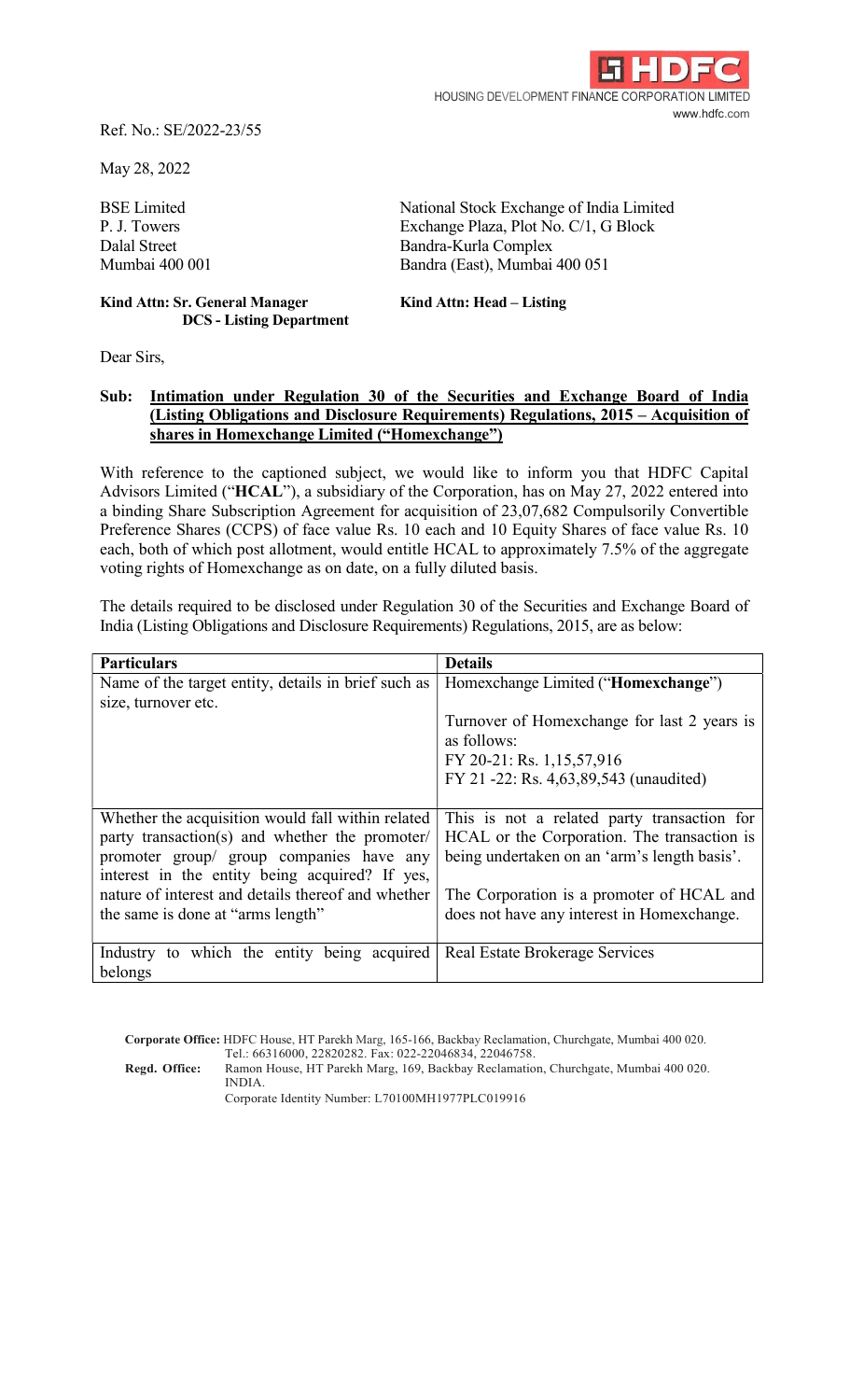

| Objects and effects of the acquisition (including<br>but not limited to, disclosure of reasons for<br>acquisition of target entity, if its business is<br>outside the main line of business of the listed<br>entity)                                                                       | Investment in Homexchange is proposed to be<br>made by HCAL under its H@ART initiative<br>to invest in technology companies for the<br>benefit of the real estate ecosystem. A binding<br>Share Subscription Agreement in relation to<br>such proposed investment has been entered<br>into by HCAL on May 27, 2022.                                                                                                                                                                                                                                                  |
|--------------------------------------------------------------------------------------------------------------------------------------------------------------------------------------------------------------------------------------------------------------------------------------------|----------------------------------------------------------------------------------------------------------------------------------------------------------------------------------------------------------------------------------------------------------------------------------------------------------------------------------------------------------------------------------------------------------------------------------------------------------------------------------------------------------------------------------------------------------------------|
| Brief details of any governmental or regulatory<br>approvals required for the acquisition                                                                                                                                                                                                  | Not applicable                                                                                                                                                                                                                                                                                                                                                                                                                                                                                                                                                       |
| Indicative time period for completion of the<br>acquisition                                                                                                                                                                                                                                | August 31, 2022                                                                                                                                                                                                                                                                                                                                                                                                                                                                                                                                                      |
| consideration -<br>of<br>Nature<br>whether<br>cash<br>consideration or share swap and details of the<br>same                                                                                                                                                                               | Cash                                                                                                                                                                                                                                                                                                                                                                                                                                                                                                                                                                 |
| The price at which the shares are being acquired                                                                                                                                                                                                                                           | Rs. 13 per share, aggregating to a total<br>consideration of Rs. 2,99,99,996.                                                                                                                                                                                                                                                                                                                                                                                                                                                                                        |
| Percentage of shareholding/control invested and/<br>or number of shares acquired                                                                                                                                                                                                           | Upon completion of the transaction, the<br>shareholding of HCAL in Homexchange shall<br>be as follows on a fully diluted basis<br>(assuming no other investments/ changes to<br>share capital of Homexchange or other<br>corporate actions in the interim):<br>No. of shares $-23,07,682$ CCPS and 10<br>$\bullet$<br><b>Equity Shares</b><br>Percentage of voting rights (%) – ~7.50%<br>in aggregate                                                                                                                                                               |
| Brief background about the entity being acquired<br>in terms of products/line of business acquired,<br>date of incorporation, history of last 3 years<br>turnover, country in which the acquired entity<br>other<br>has<br>presence<br>and<br>significant<br>any<br>information (in brief) | Homexchange was incorporated<br>on<br>September 17, 2020. Currently it is engaged<br>in the business of providing, in India or<br>anywhere in the world, consulting and<br>advisory services in the fields of real estate<br>(including without limitation, any land or<br>other immovable properties) such as real<br>estate broking services, project development<br>management services and/or other services<br>such<br>maintenance,<br><b>as</b><br>management,<br>administration,<br>auctioneering,<br>research,<br>surveying, valuation, securing of website, |